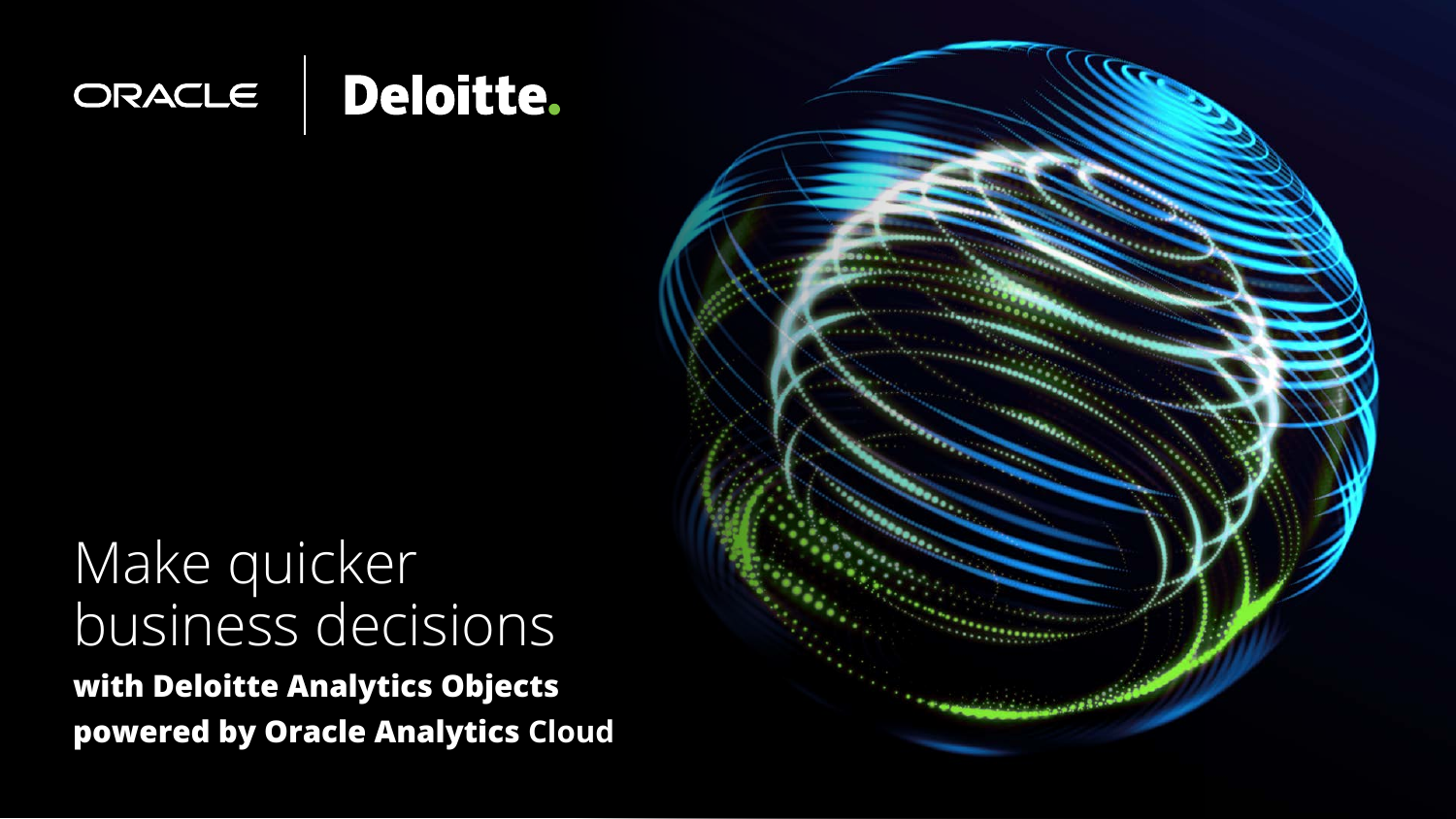

In an always-connected digital age, companies need smarter, integrated insights in order to succeed. Many organizations are turning to the latest technologies—including the cloud—for help in attaining those insights to inform business decisions. But it's rarely enough to simply migrate to a cloud platform or to deploy disparate analytical tools. Even organizations that are far along the digital curve often find that data silos still prevent them from seeing the big picture on performance. And, if their chosen solutions do not leverage artificial intelligence (AI) and cognitive analytics in an integrated, meaningful way, they will remain locked in a pattern of looking backward to consider what happened, rather than forward to anticipate what could happen in the future.

# Sample use cases within the DAO offering

## S U P P L Y C H A I N D A O : **Intuitive anomaly detection**

Now is the time for business leaders to open their eyes to the possibility of human and machine collaboration. Deloitte Analytics Objects (DAO) powered by Oracle Analytics Cloud is a next-generation, pre-packaged analytics application that enables organizations to enter the Age of With. In this new era, organizations will increasingly use cognitive technologies to augment human intelligence, just as machines augmented physical capabilities in the 20th century. With AI, machine learning, and advanced visualization capabilities, DAO helps companies unleash the power of their data, so humans can make holistic, fact-based decisions for a stronger, more-connected organization.

## **F I N A N C E D A O : Predictive profit and loss forecasting**

Access insights on demand and gain visibility into key business-performance levers. Improve business-forecast credibility: AI and machine-learning models automatically analyze drivers, providing insight into which products or services are likely to become the most profitable. Envision the future through automatically-generated visualizations with embedded natural-language narratives.

Classify expenses automatically and precisely with the help of AI. Produce intuitive and streamlined reporting on spend. Identify anomalies and proactively detect fraudulent payments to reduce overspending. Deliver more insightful demand forecasting.

## **W O R K F O R C E D A O : Predicting attrition**

Go beyond historical attrition rates to see who is likely to leave the organization and why. Use advanced analytics and predictive modeling insights to identify employees at risk and create incentives to retain them.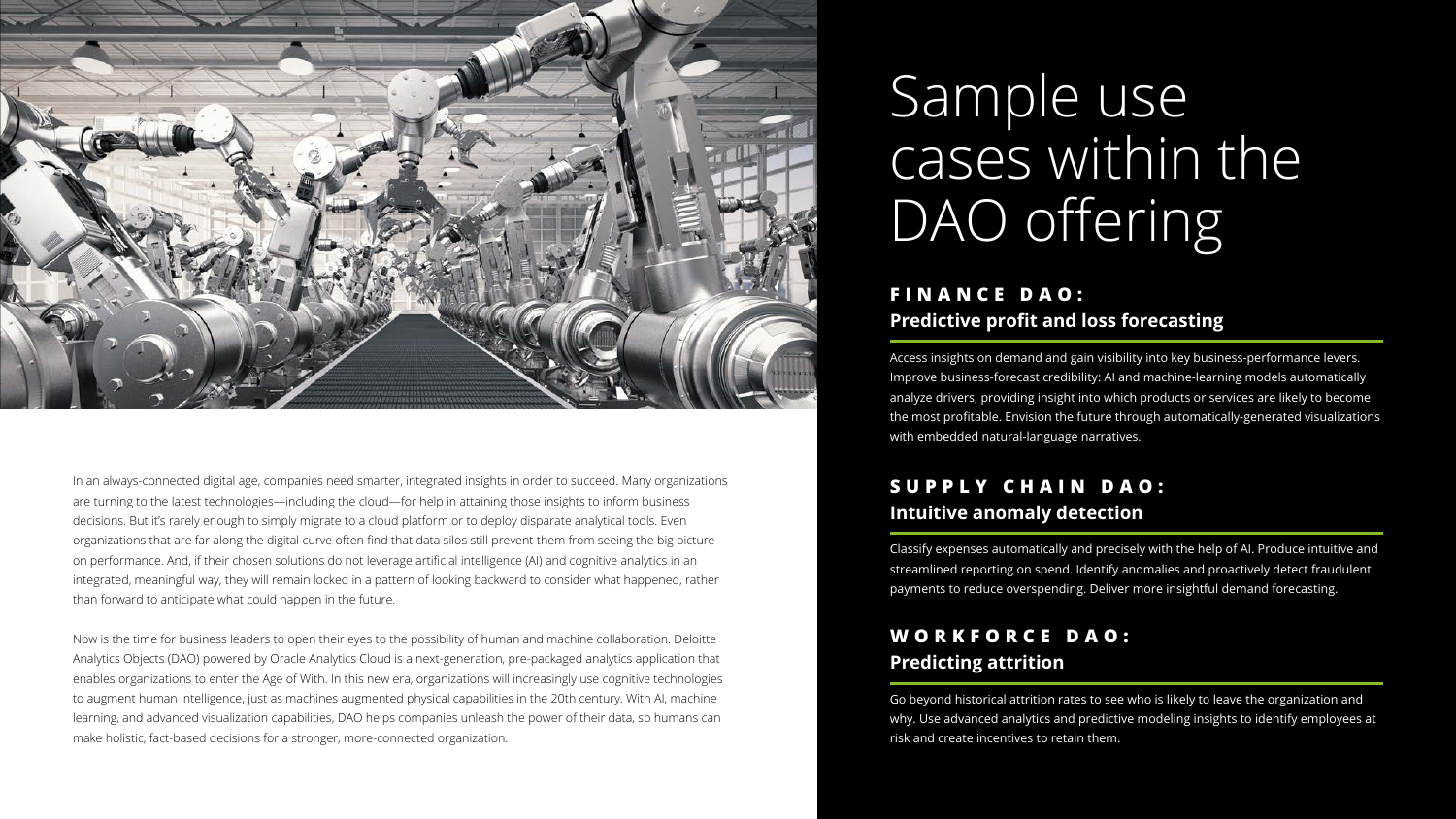# Next-generation analytics for any organization

Drawing upon consolidated data from multiple sources, DAO drives quicker decision making by using AI and data visualization techniques for generating real-time answers to business questions, and it enables leaders to stay ahead of issues by moving from descriptive to predictive analytics. Wherever your organization is on the digital maturity curve, it can accelerate your journey to next-generation analytics and help you take targeted, proactive actions across workforce, finance, and supply chain.

Tired of not having access to cross-functional insights? Deloitte Analytics Objects (DAO) revolutionizes the way you can look at the enterprise. By integrating data sources and connecting analytics from different functions, it can provide a holistic perspective of business performance that allows multiple stakeholders to communicate based on the same set of truths.

- Attrition prediction
- Recruitment optimization
- Workforce planning
- Location optimization
- Training effectiveness
- Demand planning

If you have a vision for cloud analytics but are questioning how to get to the next level, DAO can propel you forward with a cross-functional, source-agnostic, analytics and reporting platform. Built on Oracle Analytics Cloud, the solution delivers next-generation KPIs, advanced visualizations, pre-packaged machine learning models and voice-enablement through digital assistants empowered with integrated AI, it can support strategic planning, promote agility and transparency, and provide an extendable, digital foundation for connecting your entire organization for impact.

With DAO, you can discover correlations in your data, draw informed conclusions, and make your next move based not only on what happened but also on what could come next.

## **The power of one**

### **One user experience**

Same user interface standards promote a seamless experience for users across different functions

### **One solution**

Ability to share data across modules helps create cross functional insights

### **One cloud platform**

Oracle cloud as the foundation delivers common security, technology, tools and standard

### **One data model**

Conformed dimensions across different modules helps create common master data that helps develop a common basis for measurement



• Net revenue (PPNR) and forecasting (Banking)

**Engineered on OAC**

## **Functional areas DAO Hub and spoke ecosystem**

#### **Pre-packaged visualizations**

Pre-defined set of advanced visualizations to answer very specific business questions and highlight hidden trends and correlations

### **and predictive analytics**

Enterprise grade, scalable, integrated algorithms and workflows to predict behaviors and trends for actionable insights



New digital assistant for executives and managers answers voice commands with more intuitive information more quickly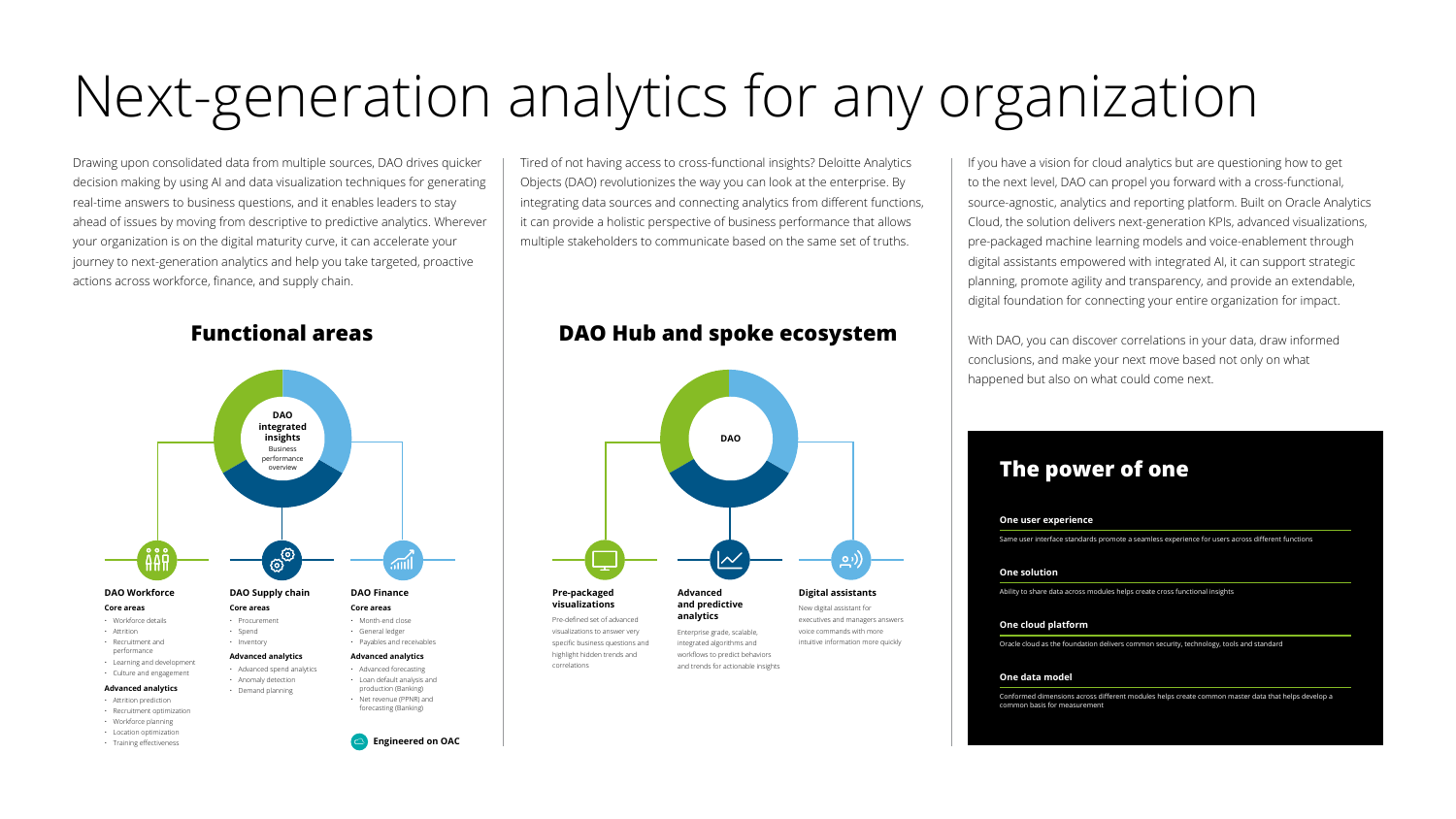# Distinct features add value

To create DAO, Deloitte combined its deep knowledge of business domains, cross-industry experience, Oracle Analytics Cloud implementation capabilities, and leading-edge work with AI, cognitive technologies, and advanced visualization. As a result of this unique combination of capabilities and skills, DAO has several distinct features that set it apart from many other analytics offerings:

Deloitte is well positioned to help you turn these distinct features into business value. DAO was highlighted in Gartner's <sup>1</sup> report and we are consistently ranked by analyst organizations as a leader in data and analytics as well as recognized by Oracle as Specialized Partner of the Year for Business Analytics Cloud, both North America and Global.

<sup>1</sup> Magic Quadrant for Data Analytics Service Providers, Worldwide 2019